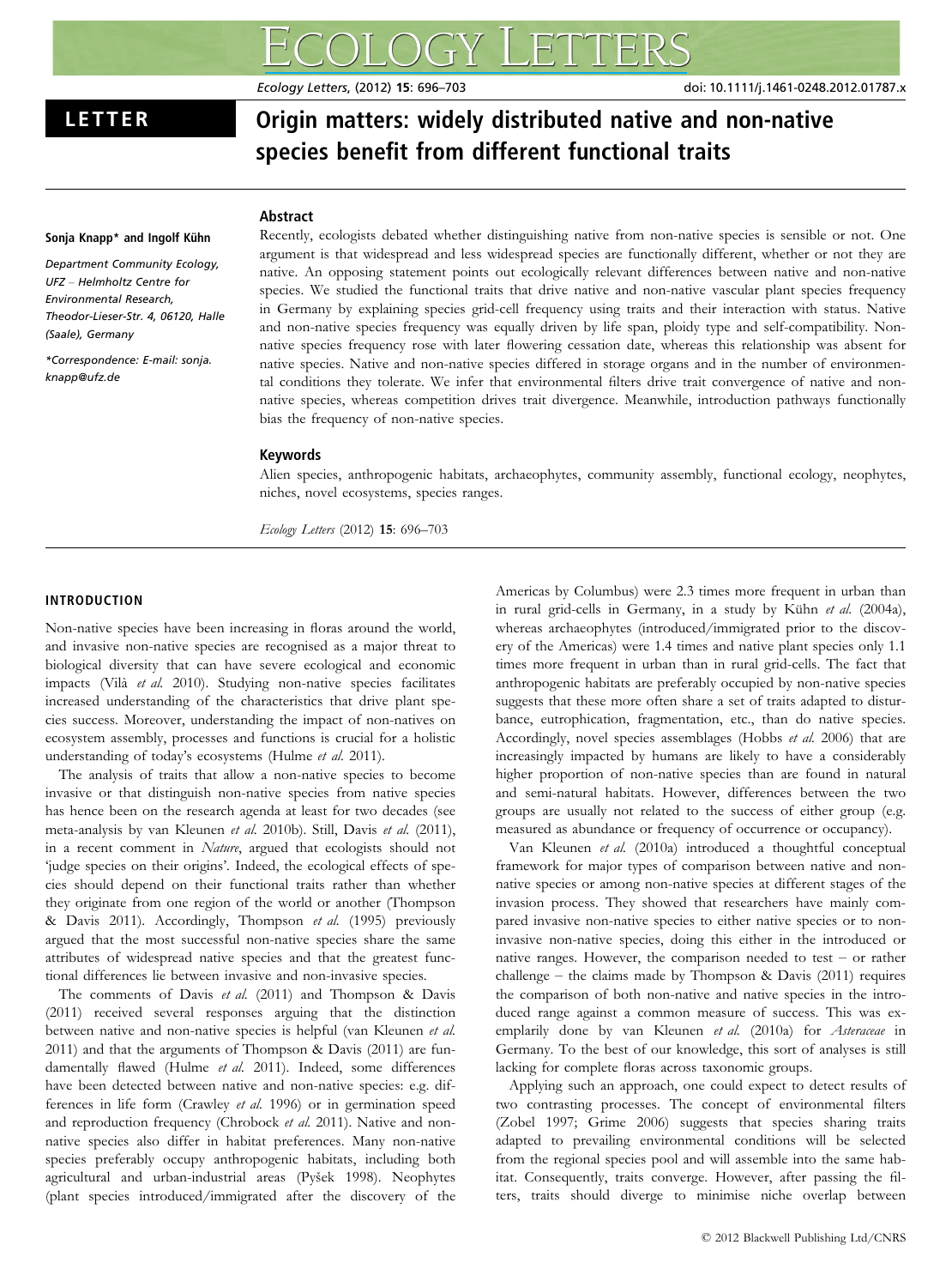species, as suggested by the concept of limiting similarity (MacArthur & Levins 1967). Accordingly, non-native species that enter a native community should on the one hand share the traits of native species that are necessary to pass the prevailing environmental filter. On the other hand, to minimise competition, they should differ from native species in traits that enable them to occupy environmental conditions less favoured by native species (cf. Weiher et al. 1998; Kühn & Klotz 2007).

We studied the total pool of native and non-native species in Germany available in the database BiolFlor (Klotz et al. 2002; Kühn et al. 2004b). Our question was whether species success, expressed as the number of grid-cells in which a species is present, is driven by different functional traits for native and non-native species. We based our analysis on Küster et al. (2008), who reported traits that characterise successful invaders compared to non-successful ones, using the same set of trait and distribution data. We hypothesised that widespread native and non-native species are both driven by a set of traits that enables them to occupy widespread, disturbed, anthropogenic habitats (for example, reproduction by seeds and short life-span). At the same time, native and non-native species should differ in traits that limit their similarity far enough to decrease competition pressure within these habitats (for example, different flowering phenology to avoid competition, as shown for Senecio inaequidens DC. by Lachmuth et al. 2011). Moreover, nonnative species should differ from native species in traits that are promoted by cultivation or other introduction pathways, such as an early or late flowering period promoted for flowering gardens.

# MATERIALS AND METHODS

#### Species selection

We built our study on the vascular flora of Germany, documented in the FLORKART database (http://www.floraweb.de). Therein, occurrences of 3393 species are recorded on the basis of a  $c$ . 12  $\times$  11 km grid (i.e. 10'longitude  $\times$  6'latitude, equal to c. 130 km<sup>2</sup> per grid-cell). FLORKART is maintained at the German Federal Agency for Nature Conservation (Bundesamt für Naturschutz, BfN) on behalf of the German Network for Phytodiversity (NetPhyD, netphyd.floraweb. de). The database consists of  $> 14$  million records of plant occurrences that were acquired by experts and volunteers for three periods: before 1950, 1950–1980 and after 1980. We calculated the number of grid-cells a species occupied after 1950 and the number of grid-cells from which it was absent (data dating earlier than 1950 are less complete than those from 1950 onwards).

The BiolFlor database documents biological and ecological traits of the German flora (Kühn et al. 2004b; http://www.ufz.de/biolflor). We chose all species from FLORKART that are assigned to one of three native/non-native status groups in BiolFlor: species native to Germany, archaeophytes and neophytes.

# Trait selection

For selected species, we gathered information on those BiolFlor functional traits that had been identified as relevant to the frequency of neophytes in Germany by Küster et al. (2008; see Table S1 in Supporting Information). In addition, we included information on whether or not a species is self-compatible and consequently independent of external pollination vectors (potentially relevant for

successful neophytes; Thompson et al. 1995). Generally, we concentrated on terrestrial plant species and excluded all species classified as hydrophytes (species with resting buds situated under water) in BiolFlor. We excluded hydrophytes because environmental filters in terrestrial habitats differ from those in aquatic habitats (Roelofs et al. 1996). We expect that patterns governed by environmental filters will show up more clearly when distinguishing terrestrial and aquatic habitats.

For the traits, 'shoot metamorphoses' and 'storage organs', we grouped trait attributes according to mobility: some shoot and storage organs, such as rhizomes, allow the parent plant to place its offspring away from the parent, whereas others, such as bulbs, do not (Table S1 in Supporting Information). The two traits nominally share most of their trait states (i.e. classes) but do not necessarily need to be the same; for example, rhizomes can be both shoots and storage organs but not every rhizome is a storage organ.

'Affinity to urban areas' classifies species according to their ability to cope with urban environmental conditions. The concept was introduced by Wittig et al. (1985) and distinguishes species that are well adapted to urban environmental conditions (urbanophilic species), species that are indifferent towards urban conditions (urbanoneutral species), and species mal-adapted to urban conditions, which hardly occur in urban areas (urbanophobic species).

The trait 'number of hemerobic levels' refers to the concept of hemeroby of the Finish botanist Jalas (1955; cf. Hill et al. 2002). Hemerobic levels describe the degree of anthropogenic habitat transformation away from the habitat's natural state. Levels range from ahemerobic habitats that are not transformed at all to metahemerobic habitats that are completely destroyed (e.g. completely sealed; Table S1 in Supporting Information).

Number of habitat types, vegetation formations and vegetation units are closely related to each other. However, the first classifies species according to the abiotic conditions in which they occur (e.g. in bogs or urban-industrial habitats); the second and third classify species according to species composition, with vegetation formations forming the coarser level (e.g. pioneer vegetation on rocks), and vegetation units forming the finer level (e.g. communities of rock and wall crevices or communities of heavy metal soils).

# Trait-status interaction models

#### Simple generalised estimating equations (gee)

We explained the frequency of grid-cells a species occupied by functional traits and their interaction with the species' native/nonnative status. This enabled us to show whether or not the frequency of native species is driven by different trait attributes than the frequency of non-native species. The frequency of potentially occupied grid-cells is limited – a species can neither occur in less than  $0$  gridcells, nor can it occur in more than the 2995 grid-cells available in Germany; hence, we logit-transformed species frequency as recommended by Williamson & Gaston (1999).

To first test the effect of each trait-status interaction separately, we applied one generalised estimating equation (R-package 'gee'; Carey 2011) per trait-status interaction (simple models). Models were run once with a phylogenetic correlation structure based on Brownian Motion, (Freckleton et al. 2011) using the functions corBrownian and compar.gee from R-package 'ape', (Paradis et al. 2004) and once excluding phylogeny. In the latter case, we applied a fixed correlation structure based on an identity matrix (i.e. analogous to a generalised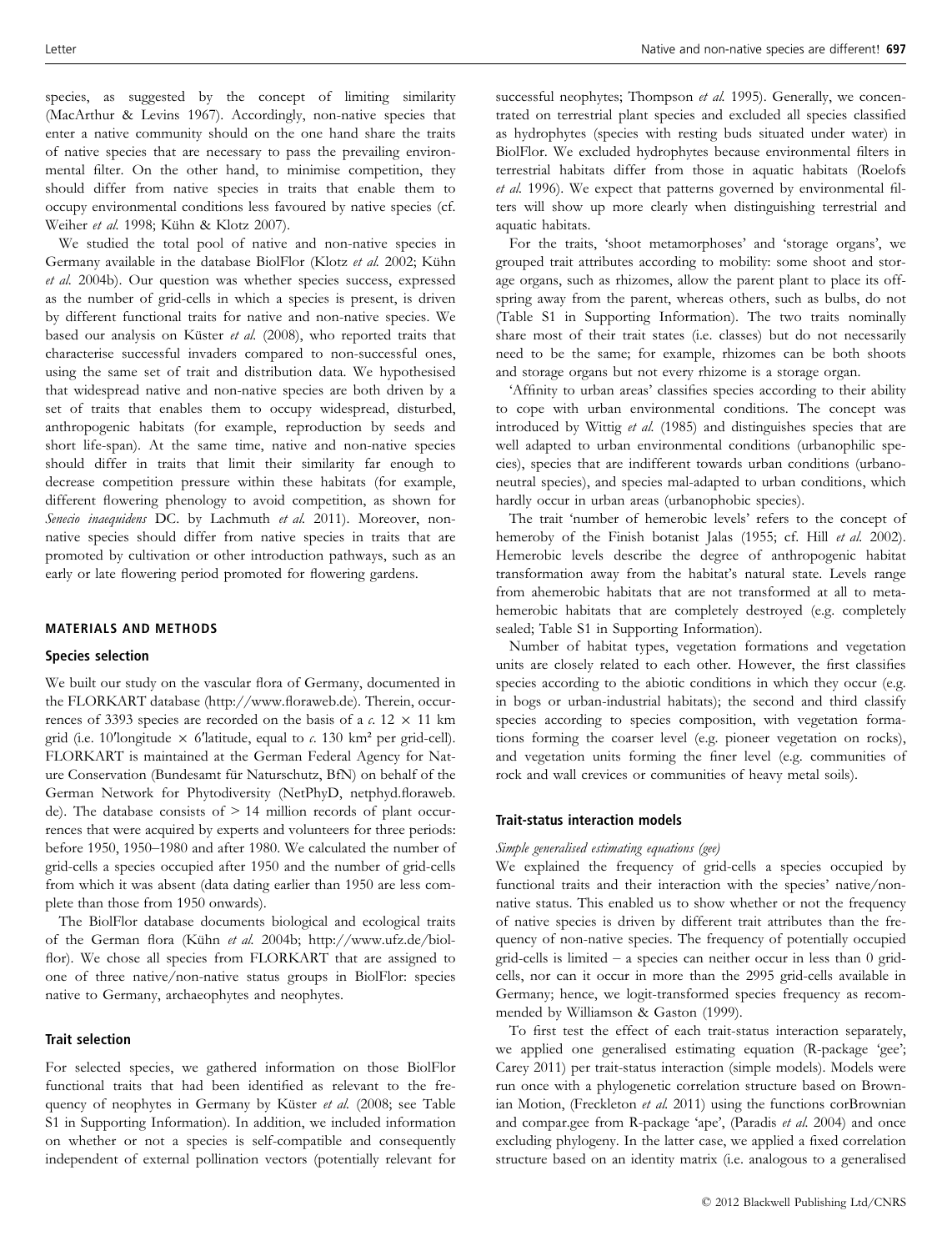linear model). The phylogenetic correlation structure was based on an updated phylogeny of the German flora by Durka et al., published in BiolFlor (Klotz et al. 2002) and including branch lengths.

Besides single functional traits, Küster et al. (2008) identified three trait interactions as relevant to the frequency of neophytes in Germany (Table S1): the interaction between end of flowering season and ploidy, between end of flowering season and shoot metamorphoses, and between length of flowering season and pollen vector. To test whether or not the effects of these interactions differ between native and non-native species, we applied simple gee-models with triple interactions (native/non-native status \* trait 1 \* trait 2), again both with and without phylogeny.

As we were interested in differences between native and nonnative species only, and not in differences between archaeophytes and neophytes, post-hoc tests were not necessary. We included 'native' as the baseline level in each model, such that the model showed differences between natives and archaeophytes and between natives and neophytes. We set significance levels with  $P \geq 0.1$  n.s.,  $0.1 > P \ge 0.05 +$ ,  $0.05 > P \ge 0.01^*$ ,  $0.01 > P \ge 0.001^{**}$ ,  $P \le 0.001$ <sup>\*\*\*</sup>, and performed all calculations in R (R Development Core Team 2011).

#### Multiple models

In the second step, we built a multiple model including all trait-status interactions except for shoot metamorphoses, the number of habitat types and the number of vegetation formations. We excluded these three traits because they are redundant with other traits. Shoot metamorphoses and storage organs are highly collinear. Since 'shoot metamorphoses' focus on morphological origin while 'storage organs' have a stronger focus on functional aspects potentially relevant in the invasion process, we only used the latter in a multiple model. Habitat types, vegetation formations and vegetation units are also correlated to some degree. However, vegetation units, being subclasses of vegetation formations, provide more detailed information than the latter and are also more detailed than habitat types. Accordingly, we kept vegetation units.

For computational reasons, we started off with a generalised linear model (glm). We reduced the fitted model to its minimal adequate version by stepwise backward selection, using Akaike's Information Criterion (AIC; cf. Burnham et al. 2011). In this way, we identified important traits while accounting for the presence of other traits.

To account for phylogeny, we transferred the resulting minimal adequate model of the glm into a multiple gee. Again, we included phylogenetic correlation structure in one run of the model and excluded it in another, for better comparability. The gee-model without phylogeny included non-significant interactions. Therefore, we reduced it by backward selection to its minimal adequate version. The model with phylogeny could not be reduced any further. P-values for gee-models, excluding phylogeny, were obtained using functions provided by Carl & Kühn (2007).

# RESULTS

# Phylogenetically uninformed simple generalised estimating equations

In the models including one trait-status interaction each, but excluding phylogeny (Table S2 in Supporting Information), both archaeophytes and neophytes were more frequent than native species with a late-season cessation of flowering. Moreover, archaeophytes and neophytes preferably occurring outside of urban areas (urbanophobic species) were more frequent than urbanophobic native species. Archaeophytes and neophytes were less frequent than native species when the number of hemerobic levels or the number of vegetation units occupied was high. Archaeophytes with rhizomes as shoot metamorphoses were slightly more frequent than native species with rhizomes. Vice versa, archaeophytes with runners as storage organs were less frequent than native species with runners. Archaeophytes were also less frequent than native species when the number of vegetation formations occupied was high. Neophytes with runners or pleiocorms as shoot metamorphoses were more frequent than native species with runners or pleiocorms. Moreover, neophytes with a high affinity to urban areas (urbanophilic species) were more frequent than urbanophilic native species. Vice versa, neophytes occurring with multiple ploidy categories, multiple types of shoot metamorphoses or storage organs or with primary storage roots were less frequent than native species of the same type.

#### Phylogenetically informed simple generalised estimating equations

When including phylogeny, these relationships did not change except for shoot metamorphoses (Table S2 in Supporting Information): Neophytes with runners were less frequent than the corresponding native species. Neophytes with pleiocorms did not differ from native species. In addition, archaeophytes and neophytes were more frequent than native species with intermediate storage organs (intermediate with respect to dispersal mobility) but less frequent than native species with a long flowering season, biennial or perennial life span and immobile shoot metamorphoses (other than pleiocorm, primary storage roots or bulbs) or when reproducing vegetatively. Generally, many more trait-status interactions were significant in phylogenetically informed models.

#### Multiple models

The minimal adequate phylogenetically uninformed multiple gee (Table S3 in Supporting Information) kept only the interactions of status with the number of hemerobic levels and of status with number of vegetation units (based on results from the minimal adequate glm; Table S4). However, when phylogeny was included, both archaeophytes and neophytes with a late-season cessation of flowering were more frequent than native species with late cessation of flowering (Table 1, Fig. 1). This relationship is even stronger in phylogenetically uninformed simple models (Fig. S1 in Supporting Information). Moreover, both archaeophytes and neophytes were more frequent than native species when traits included vegetative reproduction or primary storage roots (Table 1). Both archaeophytes and neophytes were less frequent than native species when the number of hemerobic levels occupied was high (Table 1, Fig. 1). However, both groups of non-native species reach similar frequencies as natives at lower numbers of inhabited vegetation units (Table 1, Fig. 1). Archaeophytes were more frequent than native species when traits included pleiocorms as storage organs, but less frequent when traits included runners, bulbs or intermediate storage organs (Table 1). Neophytes were more frequent than native species when traits included immobile storage organs, (other than pleiocorm, primary storage roots or bulbs) but less frequent when traits included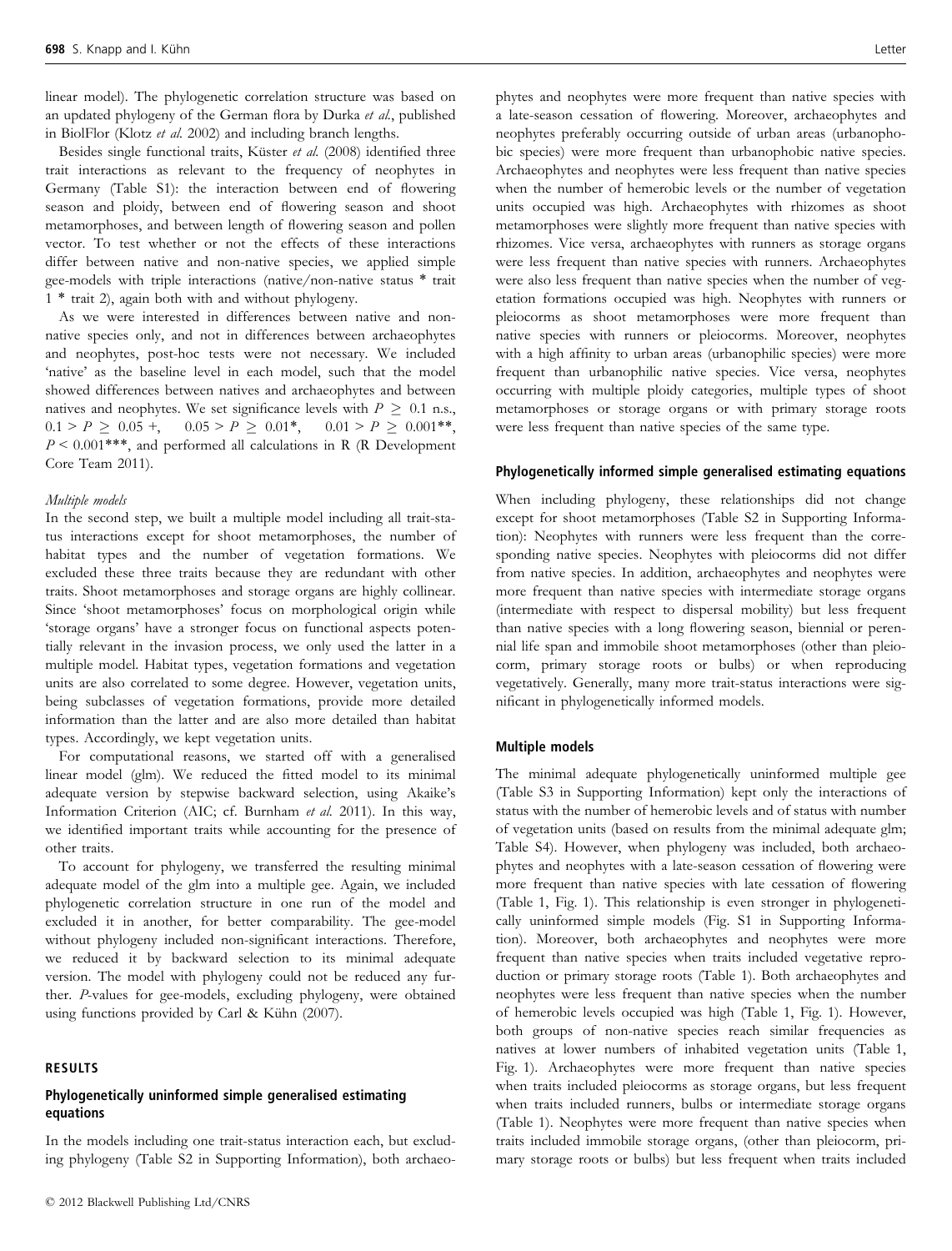Table 1 Parameter estimates from phylogenetically informed multiple generalised estimating equation (gee) explaining the frequency of archaeophytes and neophytes in comparison to native species (the latter represented by the intercept) in Germany with the interaction of native/non-native status and species traits. Only those variables occurring in the minimal adequate glm (Table S4) were included in the model. P-values are denoted with  $P \ge 0.1$  n.s.,  $0.1 > P \ge 0.05 +$ ;  $0.05 > P \ge 0.01^*; 0.01 > P \ge 0.001^{**}; P \le 0.001^{***}$ 

| Predictor                                                                                       | Estimates                  |
|-------------------------------------------------------------------------------------------------|----------------------------|
| Intercept                                                                                       | $-2.70+$                   |
| Length of flowering season                                                                      | $0.73***$                  |
| Pollination vector – multiple                                                                   | $0.88***$                  |
| Pollination vector – selfing                                                                    | $-1.72***$                 |
| Pollination vector – wind                                                                       | $1.05***$                  |
| End of flowering season                                                                         | $-0.33***$                 |
| Vegetative reproduction - seldom                                                                | $1.21***$                  |
| Vegetative reproduction – yes                                                                   | $-0.14**$                  |
| Storage organs - runner                                                                         | $0.51***$                  |
| Storage organs – rhizome                                                                        | $-0.16*$                   |
| Storage organs - multiple                                                                       | $0.26***$                  |
| Storage organs – intermediate                                                                   | $-0.22**$                  |
| Storage organs - pleiocorm                                                                      | $-0.73***$                 |
| Storage organs – primary storage organ                                                          | $0.04$ n.s.                |
| Storage organs -immobile else                                                                   | $0.94***$                  |
| Storage organs – bulb                                                                           | $1.11**$                   |
| Affinity to urban areas - urbanophilic                                                          | $-0.08$ n.s.               |
| Affinity to urban areas - urbanophobic                                                          | $-0.34***$                 |
| Number of hemerobic levels                                                                      | $0.43***$                  |
| Number of vegetation units                                                                      | $0.56***$                  |
| Archaeophytes                                                                                   | $-1.36*$                   |
| Neophytes                                                                                       | $-1.12**$                  |
| Length of flowering season: Pollination vector - multiple                                       | $-0.11***$                 |
| Length of flowering season: Pollination vector -selfing                                         | $0.38***$                  |
| Length of flowering season: Pollination vector - wind                                           | $-0.35***$                 |
| Length of flowering season: Archaeophyte                                                        | $0.43***$                  |
| Length of flowering season: Neophyte                                                            | $-0.61***$                 |
| Pollination vector - multiple: Archaeophyte                                                     | $2.01***$                  |
| Pollination vector -selfing: Archaeophyte                                                       | $4.67***$                  |
| Pollination vector -wind: Archaeophyte                                                          | $-0.96$ n.s.               |
| Pollination vector - multiple: Neophyte                                                         | $-0.72**$                  |
| Pollination vector -selfing: Neophyte                                                           | $-1.08**$                  |
| Pollination vector - wind: Neophyte                                                             | $-1.00*$                   |
| End of flowering season: Archaeophyte                                                           | $0.21***$                  |
| End of flowering season: Neophyte                                                               | $0.31***$                  |
| Vegetative reproduction - seldom: Archaeophyte                                                  | $0.39$ n.s.                |
| Vegetative reproduction - yes: Archaeophyte                                                     | $1.95**$                   |
| Vegetative reproduction - seldom: Neophyte                                                      | $-0.21$ n.s.               |
| Vegetative reproduction - yes: Neophyte                                                         | $0.62***$                  |
| Storage organs - runner: Archaeophyte                                                           | $-1.79*$<br>$-0.07$ n.s.   |
| Storage organs - rhizome: Archaeophyte                                                          |                            |
| Storage organs - multiple: Archaeophyte<br>Storage organs -intermediate: Archaeophyte           | $-0.01$ n.s.<br>$-3.45***$ |
|                                                                                                 | $0.57*$                    |
| Storage organs - pleiocorm: Archaeophyte<br>Storage organs - primary storage root: Archaeophyte | $0.84***$                  |
| Storage organs - immobile else: Archaeophyte                                                    | $-1.61 +$                  |
| Storage organs - bulb: Archaeophyte                                                             | $-1.07*$                   |
| Storage organs - runner: Neophyte                                                               |                            |
| Storage organs - rhizome: Neophyte                                                              | $0.17$ n.s.<br>$-0.87***$  |
| Storage organs - multiple: Neophyte                                                             | $-0.71***$                 |
| Storage organs - intermediate: Neophyte                                                         | $0.46 +$                   |
| Storage organs - pleiocorm: Neophyte                                                            | $-0.91***$                 |
| Storage organs - primary storage root: Neophyte                                                 | $1.00***$                  |
| Storage organs - immobile else: Neophyte                                                        | $0.35*$                    |
| Storage organs – bulb: Neophyte                                                                 | $0.49$ n.s.                |
| Affinity to urban areas - urbanophilic: Archaeophyte                                            | $-0.09$ n.s.               |
| Affinity to urban areas - urbanophobic: Archaeophyte                                            | $-0.13$ n.s.               |
|                                                                                                 |                            |

| Table 1 | (continued) |
|---------|-------------|
|---------|-------------|

| Predictor                                        | Estimates   |
|--------------------------------------------------|-------------|
| Affinity to urban areas - urbanophilic: Neophyte | $-0.39*$    |
| Affinity to urban areas - urbanophobic: Neophyte | $-1.22***$  |
| Number of hemerobic levels: Archaeophyte         | $-0.94***$  |
| Number of hemerobic levels: Neophyte             | $-0.50***$  |
| Number of vegetation units: Archaeophyte         | $0.26***$   |
| Number of vegetation units: Neophyte             | $0.58***$   |
| Length of flowering season: Pollination          | $-0.50***$  |
| vector - multiple: Archaeophyte                  |             |
| Length of flowering season: Pollination          | $-1.14***$  |
| vector – selfing: Archaeophyte                   |             |
| Length of flowering season: Pollination          | $0.42*$     |
| $vector - wind: Archaeophyte$                    |             |
| Length of flowering season: Pollination          | $0.36***$   |
| $vector - multiple:Neophyte$                     |             |
| Length of flowering season: Pollination          | $0.45***$   |
| $vector - selfing: Neophyte$                     |             |
| Length of flowering season: Pollination          | $0.03$ n.s. |
| $vector - wind: Neophyte$                        |             |

rhizomes, pleiocorms or multiple types of storage organs or a high affinity to urban areas (Table 1). The triple interaction of status, length of flowering season and pollination vector turned out to be significant, as well, with archaeophytes being more frequent than native species when wind-pollinated, but neophytes being more frequent than native species when self-pollinated or when multiple pollination vectors have been identified (Table 1).

#### **DISCUSSION**

Overall, in phylogenetically informed relationships between species frequencies and effects of different trait-status interactions, there is no difference between native and non-native species when species life span, ploidy type and self-compatibility are considered. On the other hand, native and non-native species differ in frequency according to traits including the end of the flowering season, storage organs, vegetative reproduction, affinity to urban areas, number of vegetation units, number of hemerobic levels and the combination of pollination vector and length of the flowering season. Hence, the results show biological differences in native and nonnative species, therefore, the claims of Davis et al. (2011) and Thompson & Davis (2011) cannot be supported.

# Shared responses of native and non-native species

We can agree with Thompson et al. (1995) and Thompson & Davis (2011) that successful species are characterised by traits adapted to anthropogenic and other disturbing impacts. The fact that widespread plant species have a shorter lifespan (Table S2 in Supporting Information) than less widespread species, irrespective of origin, shows that the lifespan results of Küster et al. (2008) are not specific to neophytes. Rather, they also apply to native species and archaeophytes. The same is true for effects of self-compatibility on species frequency, which do not differ between native and nonnative species. Self-compatibility appears to differ less between native and non-native species than the type of pollination itself. For the latter, archaeophytes and neophytes that are frequent in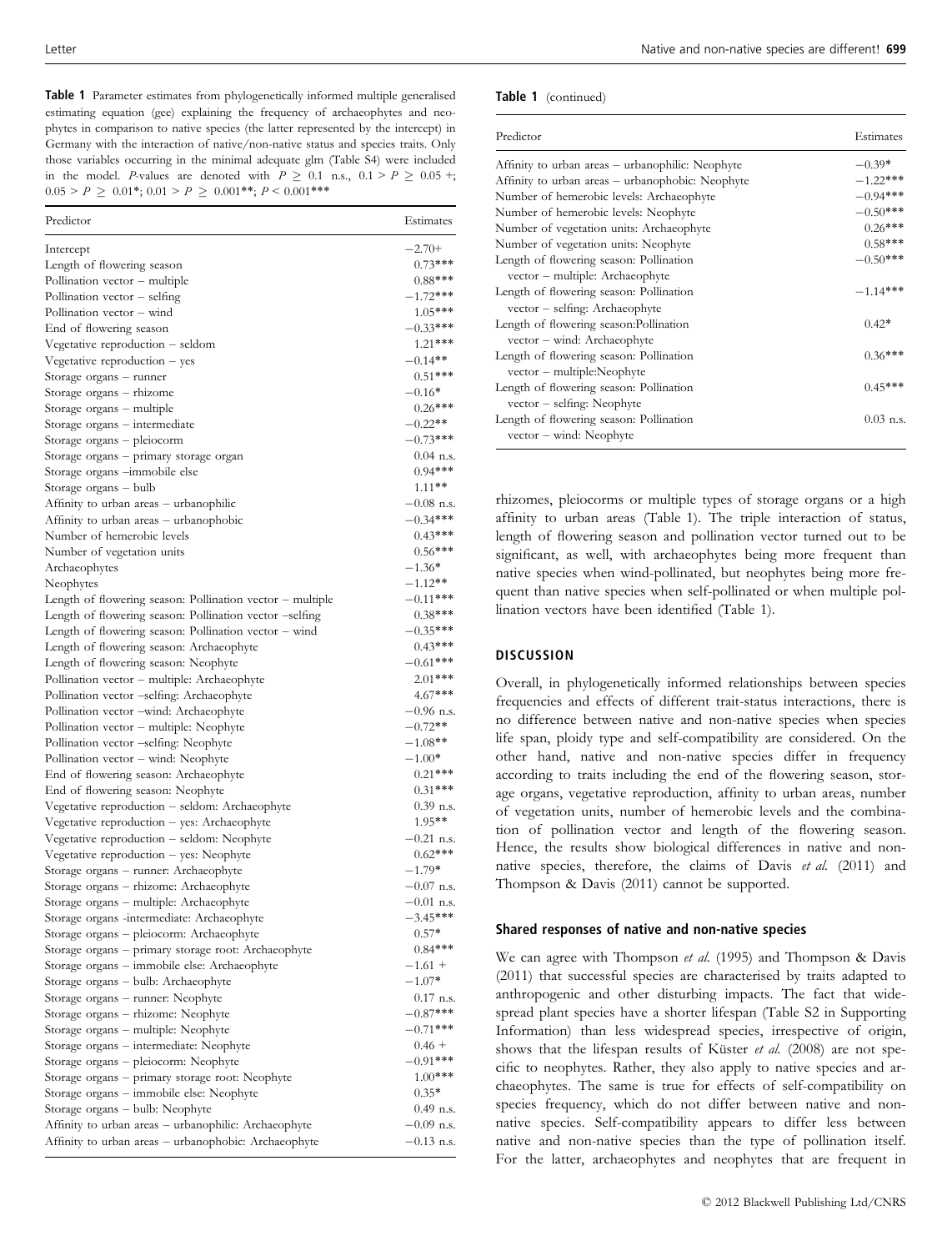

Figure 1 Frequency of vascular plant species native to Germany, archaeophytes, and neophytes, and their relationship to species' traits. Shown are the end of the flowering season (a), number of hemerobic levels occupied by a species (b), and number of vegetation formations occupied (c) in relation to mean fitted (back transformed) estimates of phylogenetically informed multiple gee-models (see Materials & Methods; mean-values were calculated per trait level for each native/ non-native status group; e.g. mean of archaeophytes occupying three hemerobic levels). Error probabilities (included in the figure legends) illustrate whether the frequency of archaeophytes and neophytes is driven differently by species' traits than is the frequency of native species:  $0.01 > P \ge 0.001**$ ,  $P \le 0.001***$ . Results excluding phylogenetic relationships among species are illustrated in Fig. S1 in Supporting Information.

Germany rely less on biotic pollination vectors but more on wind, selfing or flexible pollination strategies than do natives. These traits are advantageous for kin founder populations when mating partners are absent or rare (Pysek et al. 2011; van Kleunen et al. 2008) or in fragmented anthropogenic habitats where the abundance of pollinating insects is low. (Urbanisation, e.g. drives the extinction of a

range of insect species; Fattorini 2011). An annual life span allows species to rapidly utilise short time periods without disturbance. It may be argued that the invasion of non-native species is driven by disturbance (Davis et al. 2000), and that disturbance-related traits should be more important for non-native than for native species. However, at its core, disturbance drives the success of ruderal species, and although a lot of neophytes are ruderal, not all ruderal species are neophytes (Klotz et al. 2002). Consequently, both native and non-native species can benefit from being adapted to disturbance.

#### Differences between native and non-native species

Differences between native and non-native species partly reflect the way non-native species were introduced and the niches they occupy in their introduced range. Late-flowering archaeophytes were more widespread than native species with late flowering. Many archaeophytes are agricultural weeds that occupy a temporal niche: Late in the year, when fields lie fallow or just tilled, agricultural weeds are released from competition with crops. In the German flora, those archaeophytes that finish flowering in late autumn are all characteristic species of field weed communities, pastures, meadows or ruderal weed communities [e.g. *Lamium* amplexicaule L., Stellaria media (L.) Vill. s. str., Tripleurospermum perforatum (Mérat) Lainz].

The fact that neophyte frequency rose with later-season cessation of flowering can support the hypothesis that the 'late year temporal niche' generally is not fully occupied by native species (cf. Godoy et al. 2009). This is not restricted to agricultural habitats. Most species in the German flora flower between June and August (Trefflich et al. published in Klotz et al. 2002). Consequently, competition pressure decreases towards the end of the year. In the Mediterranean, where many native species stop flowering before the start of the summer dry season, neophytes avoid competition pressure by flowering during summer or later (Celesti-Grapow et al. 2003; Godoy et al. 2009).

In addition or alternatively, a late flowering season is supported by neophytic introduction pathways: Species that flower when most native species have stopped doing so are more attractive ornamental plants; they prolong the gardening period. Popular examples are several Aster species, Solidago canadensis L. and Helianthus tuberosus L., the latter also used as crop. Propagule pressure from horticulture supports high frequencies of naturalised individuals of these species (Dehnen-Schmutz et al. 2007). In contrast, plant species that were introduced accidentally, such as contaminants of transported goods, do not profit from distribution by horticulture (for example, Senecio inaequidens DC.). Their successful spread again suggests that nonnative species that flower at the end of the year have an advantage because they use a partly vacant niche, irrespective of human preferences (cf. Lachmuth et al. 2011).

A disadvantage to late cessation of flowering is that seeds may not ripen with winter advancing. This is mediated by the ability to reproduce vegetatively: both groups of non-native species are frequent in Germany if they can produce offspring in the absence of pollinators by using clonal organs. In addition, absence of pollinating insects late in a year is mediated by species' ability to reproduce with the help of selfing or wind-pollination. Thus, the end of the flowering season can be viewed as a surrogate for the end of the active growing season.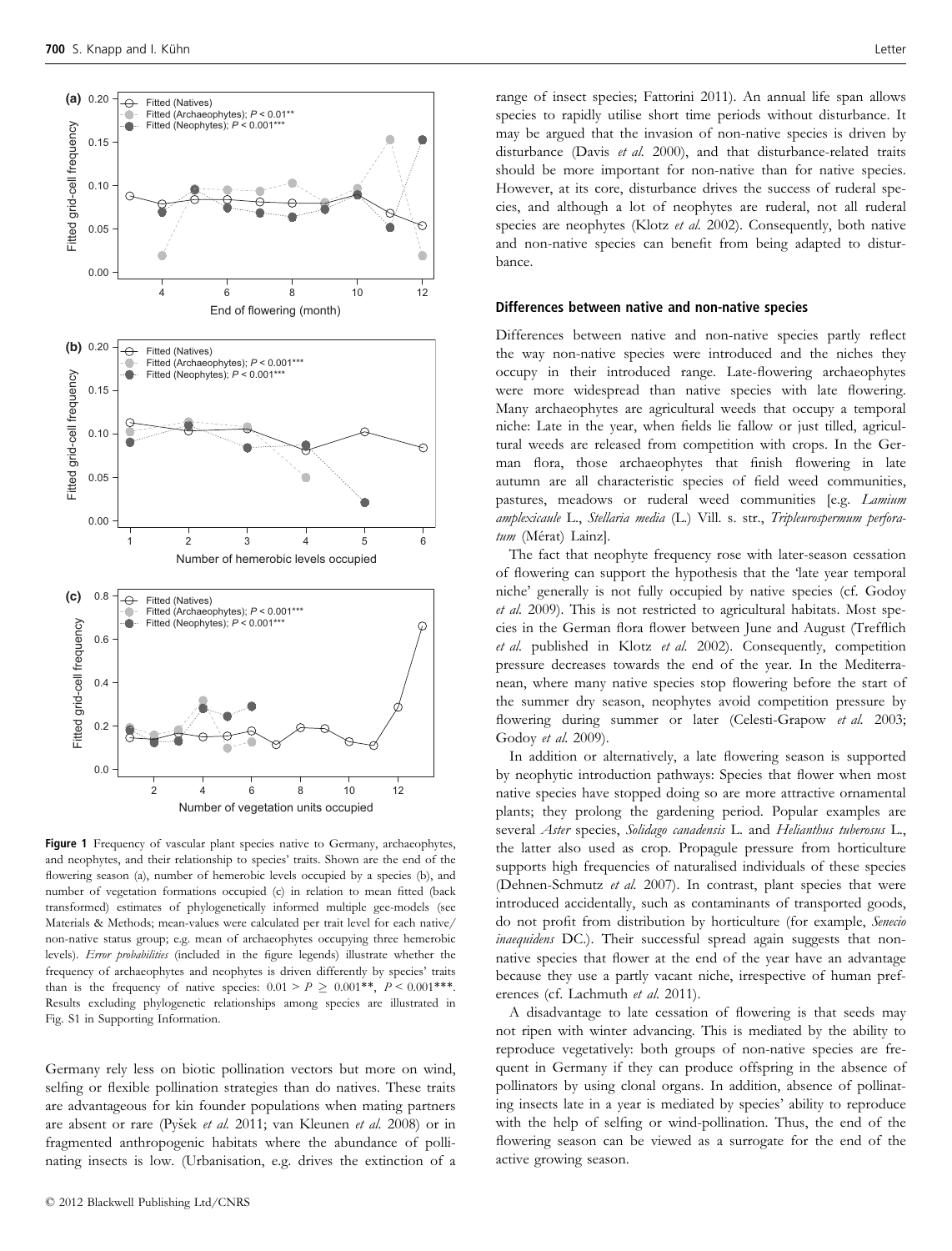In contrast to their frequent occurrence in anthropogenic habitats, non-native species are largely absent from habitats not impacted by humans. These habitats have become rare in central Europe and are mainly restricted to alpine areas, fens and bogs (Sukopp 1969). The entry points of introduced non-native species are mostly located in agricultural areas (archaeophytes) and urbanindustrial areas (neophytes), i.e. in habitats highly impacted by anthropogenic activities, where non-native species until now have mainly remained in the environments to which they were introduced (Botham et al. 2009). As they occupy the habitats most frequent in Germany (see also Chytrý et al. 2009), archaeophytes occurring in vegetation units adapted to agriculture do not need to occupy as many vegetation units as native species to reach the same frequency. The same applies to the occupation of different hemerobic levels when phylogenetic information is excluded (Fig. S1 in Supporting Information).

# Introduction pathways bias non-native species success

In general, why do differences occur? If non-native species were a random sample of the originating species pools, the claims of Davis et al. (2011) and Thompson & Davis (2011) would certainly be correct and there would be no reason to assume that non-native species differ from native species. The introduction of non-native species, however, is biased, and this affects the functional composition of non-native communities. The majority of non-native plant species have been introduced to new ranges as ornamental species or for other human purposes (52.2% of the naturalised non-native flora of Europe were introduced for ornamental or horticultural reasons; Lambdon et al. 2008). These species germinate faster and more often than native species do (Chrobock et al. 2011), a logical consequence of selection by cultivation. Non-native species that were not introduced deliberately but immigrated via anthropogenic pathways, such as agricultural weeds or contaminants of transported goods, are partly biased as well. For example, the early plant migrators in central Europe accompanied the migration of agriculture from the Mediterranean and Middle East to the central European countries. Many of these agricultural weeds are still bound to agricultural habitats (e.g. Pyšek 1998). Thus, if non-native species are ecologically different from native species, they should be different because they were selected by humans for a special purpose or because their immigration pathways are biased, and not because they are non-native.

Still, there are also native species that are adapted to the everincreasing quantity of eutrophic, disturbed or anthropogenic habitats. These native species share a range of functional traits, such as high growth rates, with widespread non-native species. The high frequency of anthropogenic habitats in industrialised countries supports both native and non-native species adapted to anthropogenic conditions but excludes, for example, species that depend on nutrient-poor conditions (Thompson & Davis 2011).

# Environmental filters and anthropogenic selection impact species frequency

The scale of 130 km² grid-cells is far too large to identify competitive mechanisms between individual species. Still, the tendency for non-native species to flower late clearly demonstrates their use of a temporal niche. On landscape scales, environmental filters constrain

species occurrence by selecting species that are functionally adapted to the given environmental conditions (Cavender-Bares et al. 2009). The high frequency of anthropogenic habitats in Germany selects for species whose short life cycle and flexible reproduction increase their chance to survive disturbance events and to disperse in fragmented landscapes. Whether or not species pass these environmental filters depends solely on their species characteristics, and not on their native/non-native status. After environmental filtering, species that newly enter a flora need to disperse and to compete with species that are already there (Cavender-Bares et al. 2009). Widespread native and widespread non-native species that share traits adapted to anthropogenic habitats (Thompson & Davis 2011) need to compete with each other within these habitats. Shifting flowering time to autumn and early winter is not advantageous with respect to pollination and increases the risk of damage by frost. Consequently, it is not the abiotic environment that selects for late flowering. Rather, species with traits interesting for humans, such as a late flowering date that prolongs the flowering season, are selected by humans for ornamental reasons (Kowarik 2005) and disperse to new habitats using anthropogenic vectors (such as agricultural pathways or traffic; Brunzel et al. 2009). Within habitats, competitive pressure from the majority of species flowering in early and mid-summer might be an additional selective force, as indicated by the high frequency of archaeophytes and neophytes with a late end of flowering season. However, abundance data and tests on a smaller scale than ours are required to show whether or not temporal niche shifts, as a consequence of competition are visible on scales where competition takes place.

We should not use the distinction between native and non-native species to distinguish 'good species' from 'bad species.' These are associations without ecological relevance and can apply to native (weeds) and non-native species, as well. Rather, the distinction between native and non-native species is valuable for understanding the mechanisms and processes behind species success, such as environmental filters, anthropogenic selection, and niche assembly. Global change strengthens the relevance of research on new species and novel species assemblages (Hobbs et al. 2006; Lockwood et al. 2011): the introduction of species to regions where they are not native is an imminent part of globalisation and will continue in the future.

# ACKNOWLEDGEMENTS

The authors thank the Helmholtz Association for research funding within the core subject 'Land Use Options and Biodiversity' (Seppelt et al. 2009). We thank three anonymous referees and Marcel Rejmanek for helpful comments on an earlier version of the text and Dr. Clare Aslan (UC Santa Cruz) for language editing and comments on manuscript structure.

# AUTHORSHIP

Both IK and SK agree to the submission of this manuscript; IK conceived the idea; SK analysed the data; SK wrote the first draft of the manuscript; IK and SK substantially revised the first draft.

#### REFERENCES

Botham, M.S., Rothery, P., Hulme, P.E., Hill, M.O., Preston, C.D. & Roy, D.B. (2009). Do urban areas act as foci for the spread of alien plant species? An assessment of temporal trends in the UK. Divers. Distrib., 15, 338–345.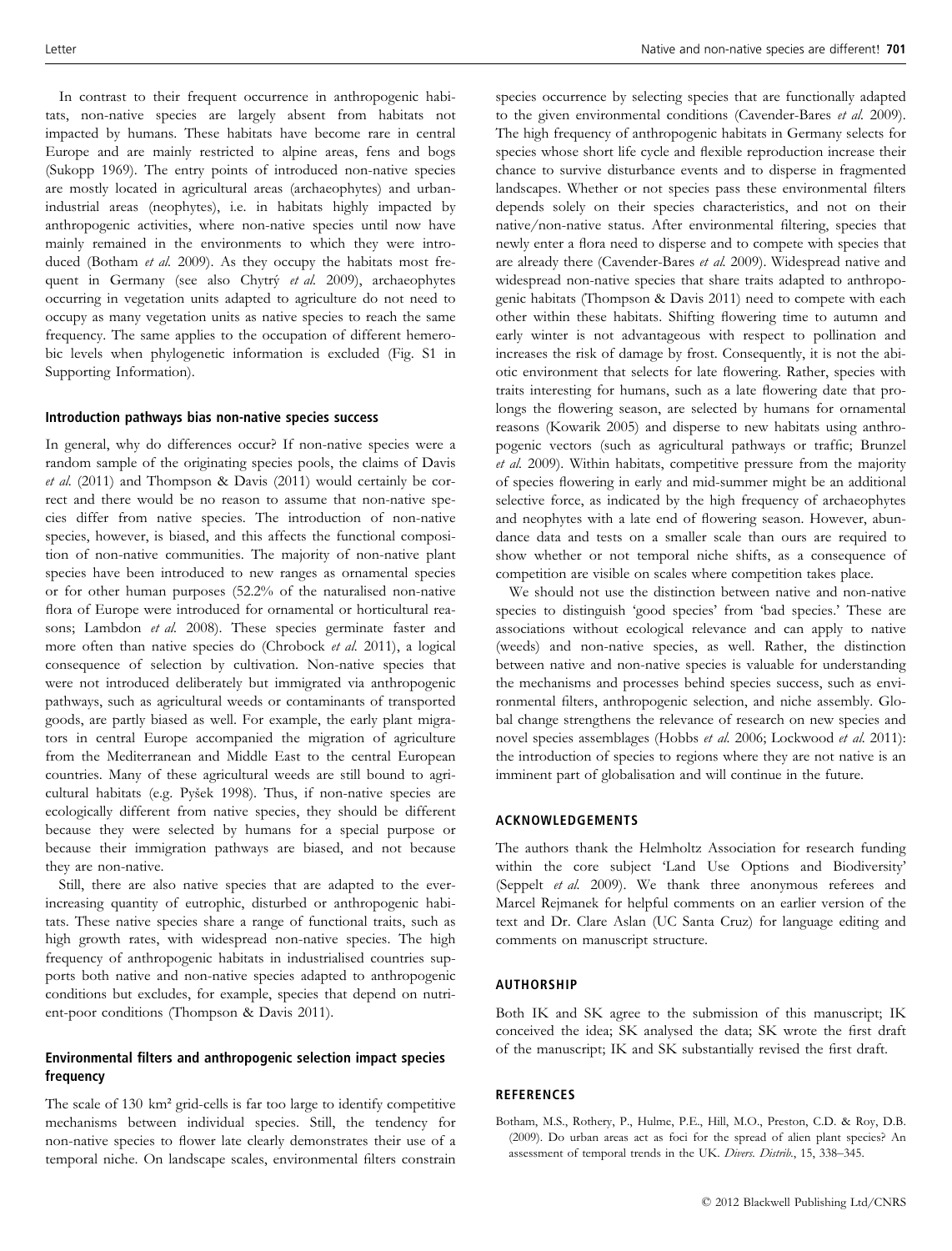- Brunzel, S., Fischer, S.F., Schneider, J., Jetzkowitz, J. & Brandl, R. (2009). Neo- and archaeophytes respond more strongly than natives to socioeconomic mobility and disturbance patterns along an urban-rural gradient. J. Biogeogr., 36, 835–844.
- Burnham, K.P., Anderson, D.R. & Huyvaert, K.P. (2011). AIC model selection and multimodel inference in behavioral ecology: some background, observations, and comparisons. Behav. Ecol. Sociobiol., 65, 23–35.
- Carey, V.J. (2011). gee: Generalized Estimation Equation solver. Ported to R by Thomas Lumley and Brian Ripley. Note that maintainers are not available to give advice on using a package they did not author, R package version 4.13– 17. Available at: http://CRAN.R-project.org/package=gee. Last accessed 2 March 2012.
- Carl, G. & Kühn, I. (2007). Analyzing spatial autocorrelation in species distributions using Gaussian and logit models. Ecol. Model., 207, 159–170.
- Cavender-Bares, J., Kozak, K.H., Fine, P.V.A. & Kembel, S.W. (2009). The merging of community ecology and phylogenetic biology. Ecol. Lett., 12, 693-715.
- Celesti-Grapow, L., Di Marzio, P. & Blasi, C. (2003). Temporal niche separation of the alien flora of Rome (Italy). In: Plant Invasions: Ecological Threats and Management Solutions (eds Child, L.E., Brock, J.H., Brundu, G., Prach, K., Pysek, P., Wade, P.M. & Williamson, M.). Backhuys Publishers Leiden, The Netherlands, pp. 101–111.
- Chrobock, T., Kempel, A., Fischer, M. & van Kleunen, M. (2011). Introduction bias: Cultivated alien plant species germinate faster and more abundantly than native species in Switzerland. Basic Appl. Ecol., 12, 244–250.
- Chytrý, M., Pyšek, P., Wild, J., Pino, J., Maskell, L.C. & Vilà, M. (2009). European map of alien plant invasions based on the quantitative assessment across habitats. Divers. Distrib., 15, 98–107.
- Crawley, M.J., Harvey, P.H. & Purvis, A. (1996). Comparative ecology of the native and alien floras of the British Isles. Phil. Trans. R. Soc. B, 351, 1251– 1259.
- Davis, M.A., Grime, J.P. & Thompson, K. (2000). Fluctuating resources in plant communities: a general theory of invasibility. *J. Ecol.*, 88, 528-534.
- Davis, M., Chew, M.K., Hobbs, R.J., Lugo, A.E., Ewel, J.J., Vermeij, G.J. et al. (2011). Don't judge species on their origins. Nature, 474, 153–154.
- Dehnen-Schmutz, K., Touza, J., Perrings, C. & Williamson, M. (2007). The horticultural trade andornamental plant invasions in Britain. Conserv. Biol., 21, 224–231.
- Fattorini, S. (2011). Insect extinction by urbanization: A long term study in Rome. Biol. Conserv., 144, 370–375.
- Freckleton, R.P., Cooper, N. & Jetz, W. (2011). Comparative Methods as a Statistical Fix: The Dangers of Ignoring an Evolutionary Model. Am. Nat., 178, E10–E17.
- Godoy, O., Castro-Díez, P., Valladares, F. & Costa-Tenorio, M. (2009). Different flowering phenology of alien invasive species in Spain: evidence for the use of an empty temporal niche? Plant Biology, 11, 803–811.
- Grime, J.P. (2006). Trait convergence and trait divergence in herbaceous plant communities: Mechanisms and consequences. *J. Veg. Sci.*, 17, 255–260.
- Hill, M.O., Roy, D.B. & Thompson, K. (2002). Hemeroby, urbanity and ruderality: bioindicators of disturbance and human impact. J. Appl. Ecol., 39, 708–720.
- Hobbs, R.J., Arico, S., Aronson, J., Baron, J.S., Bridgewater, P., Cramer, V.A. et al. (2006). Novel ecosystems: theoretical and management aspects of the new ecological world order. Global Ecol. Biogeogr., 15, 1–7.
- Hulme, P.E., Pyšek, P. & Duncan, R.P. (2011). Don't be fooled by a name: a reply to Thompson and Davis. Trends Ecol. Evol., 26, 318–318.
- Jalas, J. (1955). Hemerobe und hemerochore Pflanzenarten. Ein terminologischer Reformversuch. Acta Soc. Fauna Flora Fenn., 72, 1-15.
- van Kleunen, M., Manning, J.C., Pasqualetto, V. & Johnson, S.D. (2008). Phylogenetically independent associations between autonomous self-fertilization and plant invasiveness. Am. Nat., 171, 195–201.
- van Kleunen, M., Dawson, W., Schlaepfer, D., Jeschke, J.M. & Fischer, M. (2010a). Are invaders different? A conceptual framework of comparative approaches for assessing determinants of invasiveness. Ecol. Lett., 13, 947–958.
- van Kleunen, M., Weber, E. & Fischer, M. (2010b). A meta-analysis of trait differences between invasive and non-invasive plant species. Ecol. Lett., 13, 235–245.
- van Kleunen, M., Dawson, W. & Dostal, P. (2011). Research on invasive-plant traits tells us a lot. Trends Ecol. Evol., 26, 317–317.
- Klotz, S., Kühn, I. & Durka, W. (2002). BIOLFLOR Eine Datenbank zu Biologisch-Ökologischen Merkmalen der Gefäßpflanzen in Deutschland. Bundesamt für Naturschutz, Bonn.
- Kowarik, I. (2005). Urban ornamentals escaped from cultivation. In: Crop Ferality and Volunteerism: A Threat to Food Security in Thetransgenic Era? (ed. Gressel, J.). Taylor & Francis Boca Raton, Fla., pp. 97–121.
- Kühn, I. & Klotz, S. (2007). From ecosystem invasibility to local, regional and global patterns of invasive species. In: Biological Invasions (ed. Nentwig, W.). Springer Berlin, Heidelberg, New York, pp. 181–196.
- Kühn, I., Brandl, R. & Klotz, S. (2004a). The flora of German cities is naturally species rich. Evol. Ecol. Res., 6, 749-764.
- Kühn, I., Durka, W. & Klotz, S. (2004b). BiolFlor a new plant-trait database as a tool for plant invasion ecology. Divers. Distrib., 10, 363–365.
- Küster, E.C., Kühn, I., Bruelheide, H. & Klotz, S. (2008). Trait interactions help explain plant invasion success in the German flora. J. Ecol., 96, 860-868.
- Lachmuth, S., Durka, W. & Schurr, F.M. (2011). Differentiation of reproductive and competitive ability in the invaded range of Senecio inaequidens: the role of genetic Allee effects, adaptive and nonadaptive evolution. New Phytol., 192, 529–541.
- Lambdon, P.W., Pyšek, P., Basnou, C., Hejda, M., Arianoutsou, M., Essl, F. et al. (2008). Alien flora of Europe: species diversity, temporal trends, geographical patterns and research needs. Preslia, 80, 101–149.
- Lockwood, J.L., Hoopes, M.F. & Marchetti, M.P. (2011). Non-natives: plusses of invasion ecology. Nature, 475, 36–36.
- MacArthur, R. & Levins, R. (1967). Limiting Similarity Convergence and Divergence of Coexisting Species. Am. Nat., 101, 377-385.
- Paradis, E., Claude, J. & Strimmer, K. (2004). APE: analyses of phylogenetics and evolution in R language. Bioinformatics, 20, 289–290.
- Pyšek, P. (1998). Alien and native species in Central European urban floras: a quantitative comparison. J. Biogeogr., 25, 155–163.
- Pyšek, P., Jarošík, V., Chytrý, M., Danihelka, J., Kühn, I., Pergl, J. et al. (2011). Successful Invaders Co-opt Pollinators of Native Flora and Accumulate Insect Pollinators with Increasing Residence Time. Ecol. Monogr., 81, 277–293.
- R Development Core Team (2011). R: A Language and Environment for Statistical Computing. R Foundation for Statistical Computing Vienna, Austria.
- Roelofs, J.G.M., Bobbink, R., Brouwer, E. & Degraaf, M.C.C. (1996). Restoration ecology of aquatic and terrestrial vegetation on non-calcareous sandy soils in The Netherlands. Acta Bot. Neerl., 45, 517-541.
- Seppelt, R., Kühn, I., Klotz, S., Frank, K., Schloter, M., Auge, H. et al. (2009). Land Use Options - Strategies and Adaptation to Global Change Terrestrial Environmental Research. GAIA, 18, 77–80.
- Sukopp, H. (1969). Der Einfluss des Menschen auf die Vegetation. Vegetatio, 17, 360–371.
- Thompson, K. & Davis, M.A. (2011). Why research on traits of invasive plants tells us very little. Trends Ecol. Evol., 26, 155-156.
- Thompson, K., Hodgson, J.G. & Rich, T.C.G. (1995). Native and alien invasive plants: More of the same? Ecography, 18, 390–402.
- Vilà, M., Basnou, C., Pyšek, P., Josefsson, M., Genovesi, P., Gollasch, S. et al. (2010). How well do we understand the impacts of alien species on ecosystem services? A pan-European, cross-taxa assessment. Front. Ecol. Environ., 8, 135-144.
- Weiher, E., Clarke, G.D.P. & Keddy, P.A. (1998). Community assembly rules, morphological dispersion, and the coexistence of plant species. Oikos, 81, 309–322.
- Williamson, M. & Gaston, K.J. (1999). A simple transformation for sets of range sizes. Ecography, 22, 674-680.
- Wittig, R., Diesing, D. & Gödde, M. (1985). Urbanophob Urbanoneutral Urbanophil - Behavior of Species Concerning the Urban Habitat. Flora, 177, 265–282.
- Zobel, M. (1997). The relative role of species pools in determining plant species richness: an alternative explanation of species coexistence? Trends Ecol. Evol., 12, 266–269.